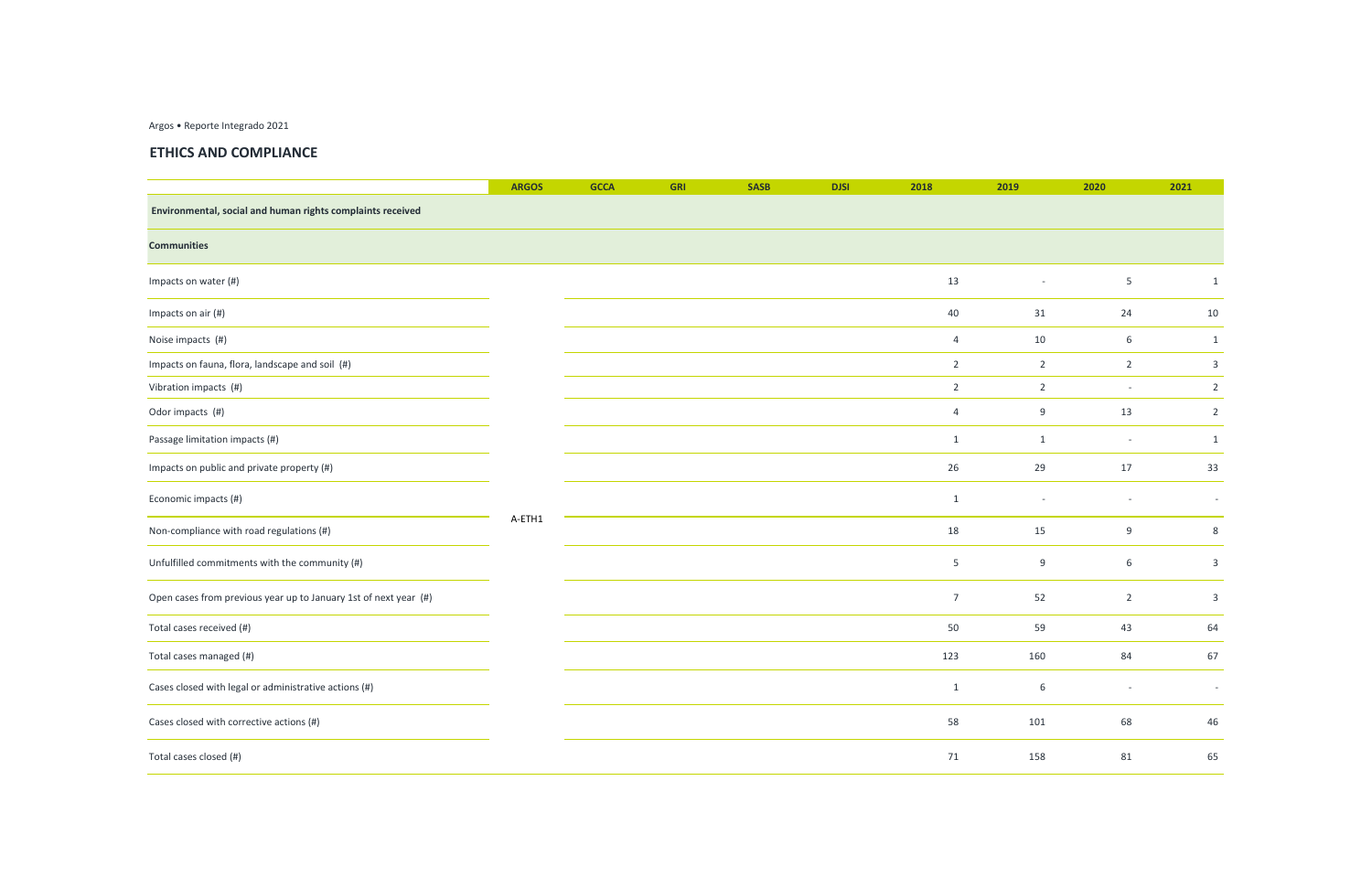| <b>Labor relations</b>                                           |        |                |                          |                |                |
|------------------------------------------------------------------|--------|----------------|--------------------------|----------------|----------------|
| Disrespect (#)                                                   |        | 13             | 20                       | $6\,$          | 14             |
| Bad working climate (#)                                          |        | $\overline{2}$ | $6\,$                    | $\overline{4}$ | $\,8\,$        |
| Breach of labor obligations (#)                                  |        | $8\phantom{1}$ | 12                       | $\overline{4}$ | 6              |
| Breach of duties (#)                                             |        | $9\,$          | 5 <sub>5</sub>           | $\overline{2}$ | $\overline{3}$ |
| Retaliation (#)                                                  |        | $\overline{2}$ | $\overline{\phantom{a}}$ | $\overline{2}$ | $\sim$         |
| Human rights breaches (#)                                        |        | $\mathbf{3}$   | $\mathbf{1}$             | $\mathbf{1}$   | $\overline{5}$ |
| Undue sexual treatment (#)                                       |        | $\mathbf{1}$   | $\overline{2}$           | $\mathbf{1}$   | $\sim$         |
| Labor management disagreement (#)                                | A-ETH1 | $8\phantom{1}$ | 9                        | 12             | $6\,$          |
| Other labor cases (#)                                            |        | $\overline{4}$ | $\overline{4}$           | 11             | $\,8\,$        |
| Open cases from previous year up to January 1st of next year (#) |        | 26             | 9                        | 20             | $\,8\,$        |
| Total cases received (#)                                         |        | 116            | 108                      | 82             | 50             |
| Total cases managed (#)                                          |        | 76             | 68                       | 63             | 58             |
| Cases closed with legal or administrative actions (#)            |        | 20             | 5                        | $\overline{3}$ | 12             |
| Cases closed with corrective actions (#)                         |        | 15             | $8\phantom{1}$           | 19             | 10             |
| Total cases closed (#)                                           |        | 64             | $51\,$                   | 55             | 38             |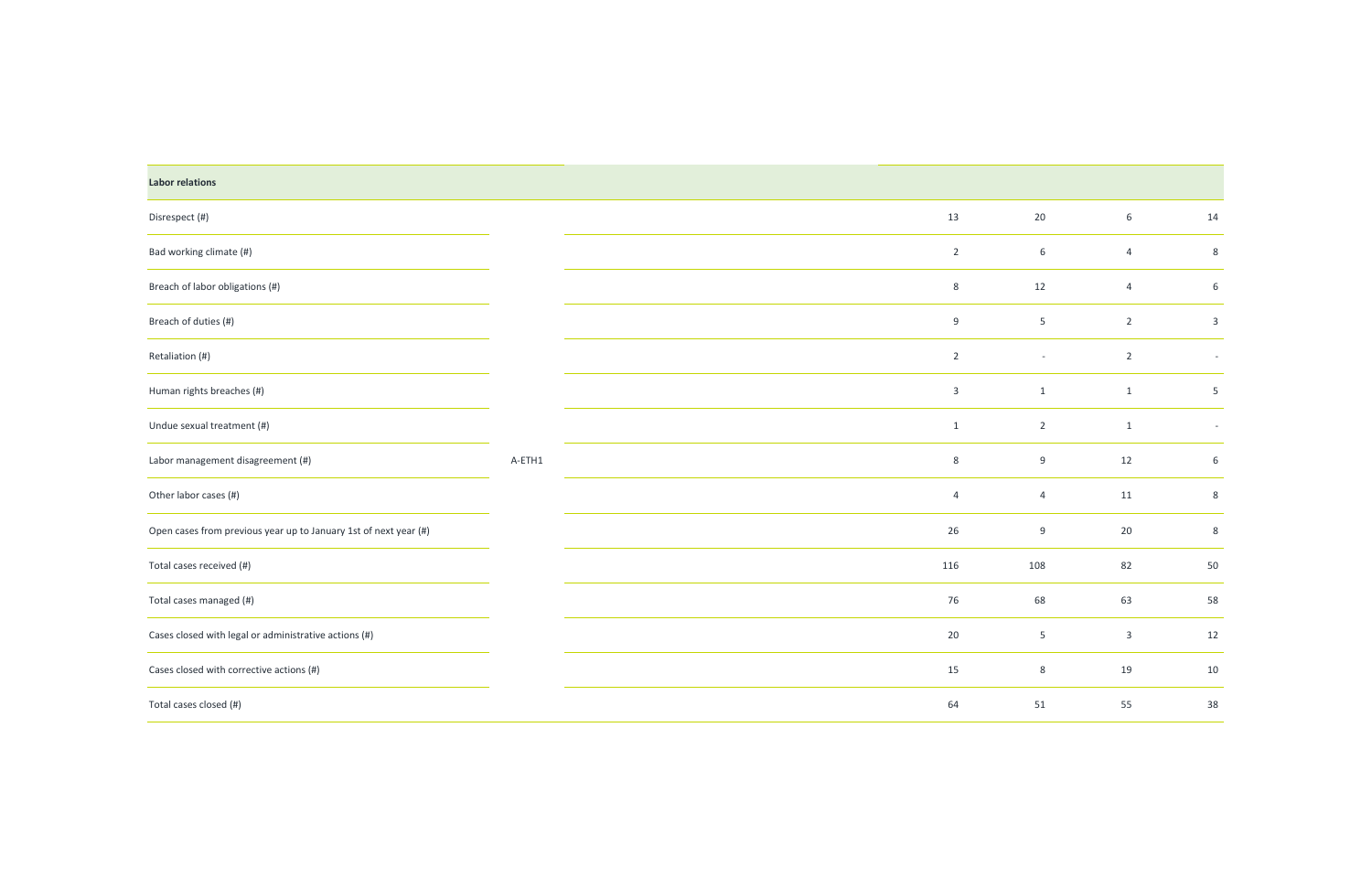# Undue management of conflicts of interest  $(\#)$  12 Contract and purchase failures  $(\#)$  14 Embezzlement of asset (#) 14 Bribes (in company processes) (#) 10 Reports, records of fraudulent documents  $(\#)$  5 Identity fraud (#) 16 8 5 15 Improper use of benefits  $(\#)$  6 Competition (#) 1 1 2 1 Public corruption (#) - - - 1 Other frauds (#) 1 - 3 31 Open cases from previous year up to January 1st of next year (#) 37 Total cases received (#) 79 78 73 99 Total cases managed (#) 116 101 104 129 Cases closed with legal or administrative actions  $(\#)$  14  $\zeta$  Cases closed with corrective actions (#) 30 Total cases closed (#) 93 69 75 69 **Conduct** A-ETH1

| $\overline{7}$           | $\,$ 6 $\,$              | $\overline{\mathcal{L}}$ |
|--------------------------|--------------------------|--------------------------|
| 16                       | 19                       | $\overline{7}$           |
| 16                       | 18                       | 21                       |
| 16                       | 13                       | 12                       |
| 9                        | $\overline{\mathcal{L}}$ | 3                        |
| 8                        | 5                        | 15                       |
| 5                        | 3                        | $\overline{\mathcal{L}}$ |
| $\mathbf{1}$             | $\overline{2}$           | $\mathbf 1$              |
|                          | -                        | $\mathbf 1$              |
| $\overline{\phantom{0}}$ | 3                        | 31                       |
| 23                       | 31                       | 30                       |
| 78                       | 73                       | 99                       |
| 101                      | 104                      | 129                      |
| 9                        | 8                        | 8                        |
| 20                       | 31                       | 32                       |
| 69                       | 75                       | 69                       |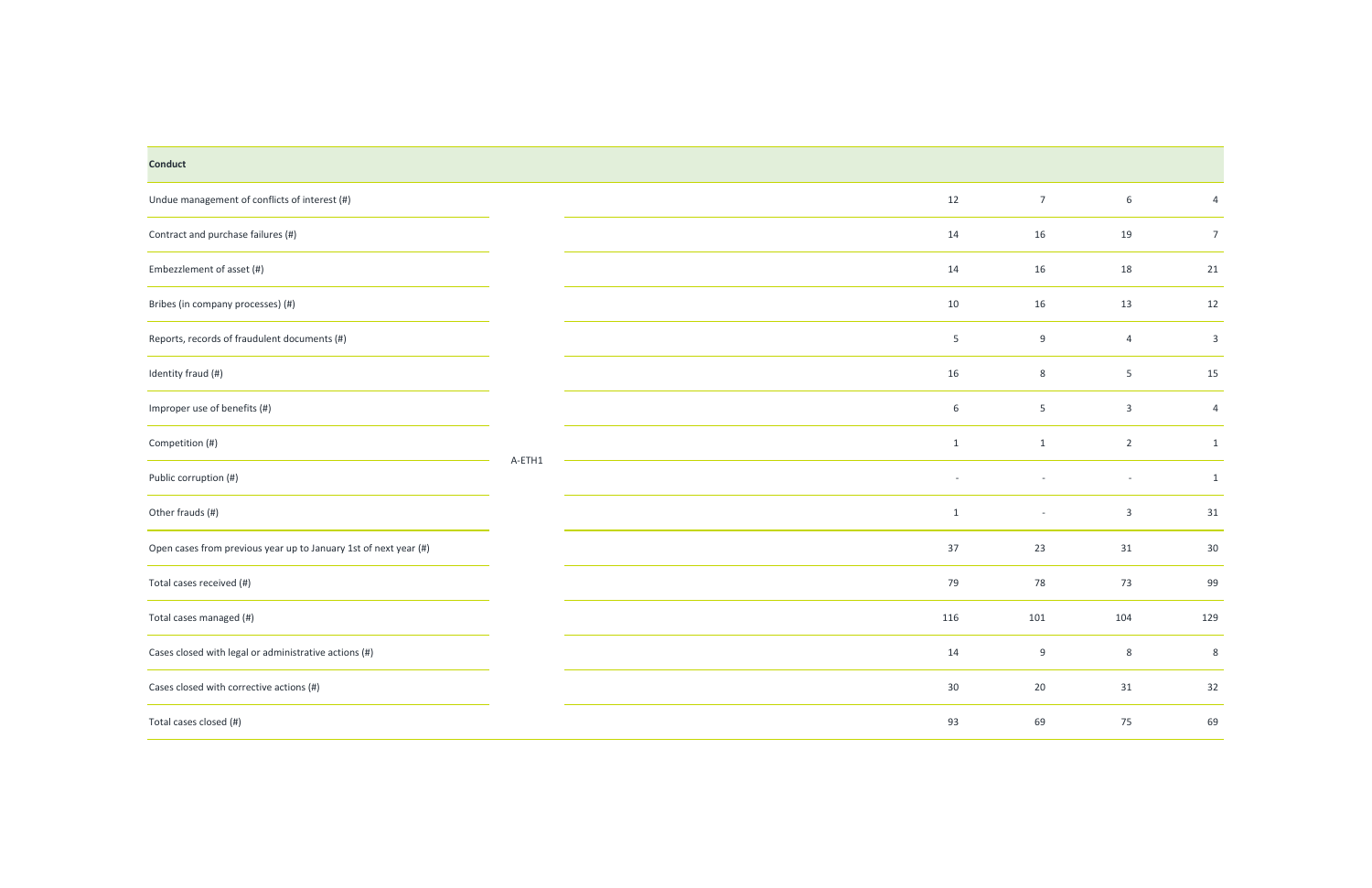

| 100 | 100 | 100 |
|-----|-----|-----|
| 100 | 100 | 96  |
| 100 | 99  | 96  |
| 95  | 98  | 92  |
| 41  | 25  | 62  |
| 56  | 47  | 71  |

| Number of corruption prosecutions or investigations - FCPA violations                                                                                                        |        |              |                          |                          |                |
|------------------------------------------------------------------------------------------------------------------------------------------------------------------------------|--------|--------------|--------------------------|--------------------------|----------------|
| Number of corruption prosecutions or investigations - FCPA violations (#)                                                                                                    | A-ETH3 |              | $\overline{\phantom{0}}$ | $\overline{\phantom{0}}$ |                |
| Monetary losses as a result of<br>legal proceedings                                                                                                                          |        |              |                          |                          |                |
| Total amount of monetary losses as a result of<br>legal proceedings associated with cartel<br>activities, price fixing, and anti-trust activitiesings associated with cartel |        | EM-CM-520a.1 | 74.694.700               |                          | 75.034.789.968 |

#### **2021 case: United States v. Argos USA LLC**

 $\overline{\phantom{0}}$ 

This criminal case filed in January 2021 charges the company with participating in a conspiracy to fix prices, rig bids and allocate markets for sales of ready-mix concrete in Savannah, Georgia. In January 2021, the compan Prosecution Agreement with the United States Department of Justice, Antitrust Division resolving the charge against the company, under which the company agreed to pay a \$20 million criminal penalty, admitted to participati conspiracy and agreed to fully cooperate with the Antitrust Division's ongoing criminal investigation and prosecution of others involved in the Savannah, Georgia ready mix concrete market. The Deferred Prosecution Agreemen compliance obligations for a period of three years and, if the company complies with those obligations, the charges against the company will be dismissed at the end of the three-year period. The company fully intends to co compliance obligations

| Level - Total coverage of potential sources of conflict of interest statements |        |     |     |     |     |    |  |
|--------------------------------------------------------------------------------|--------|-----|-----|-----|-----|----|--|
| Directive commitee (%)                                                         |        | 100 | 100 | 100 | 100 |    |  |
| High management (%)                                                            | 102-25 | 100 | 100 | 100 | 96  |    |  |
| Middle management (%)                                                          |        | 100 | 100 | 99  | 96  |    |  |
| Specialists (%)                                                                |        | 89  | 95  | 98  | 92  |    |  |
| Technical / Operatives (%)                                                     |        | 49  | 41  | 25  | 62  |    |  |
| Total Argos (%)                                                                |        |     | 62  | 56  | 47  | 71 |  |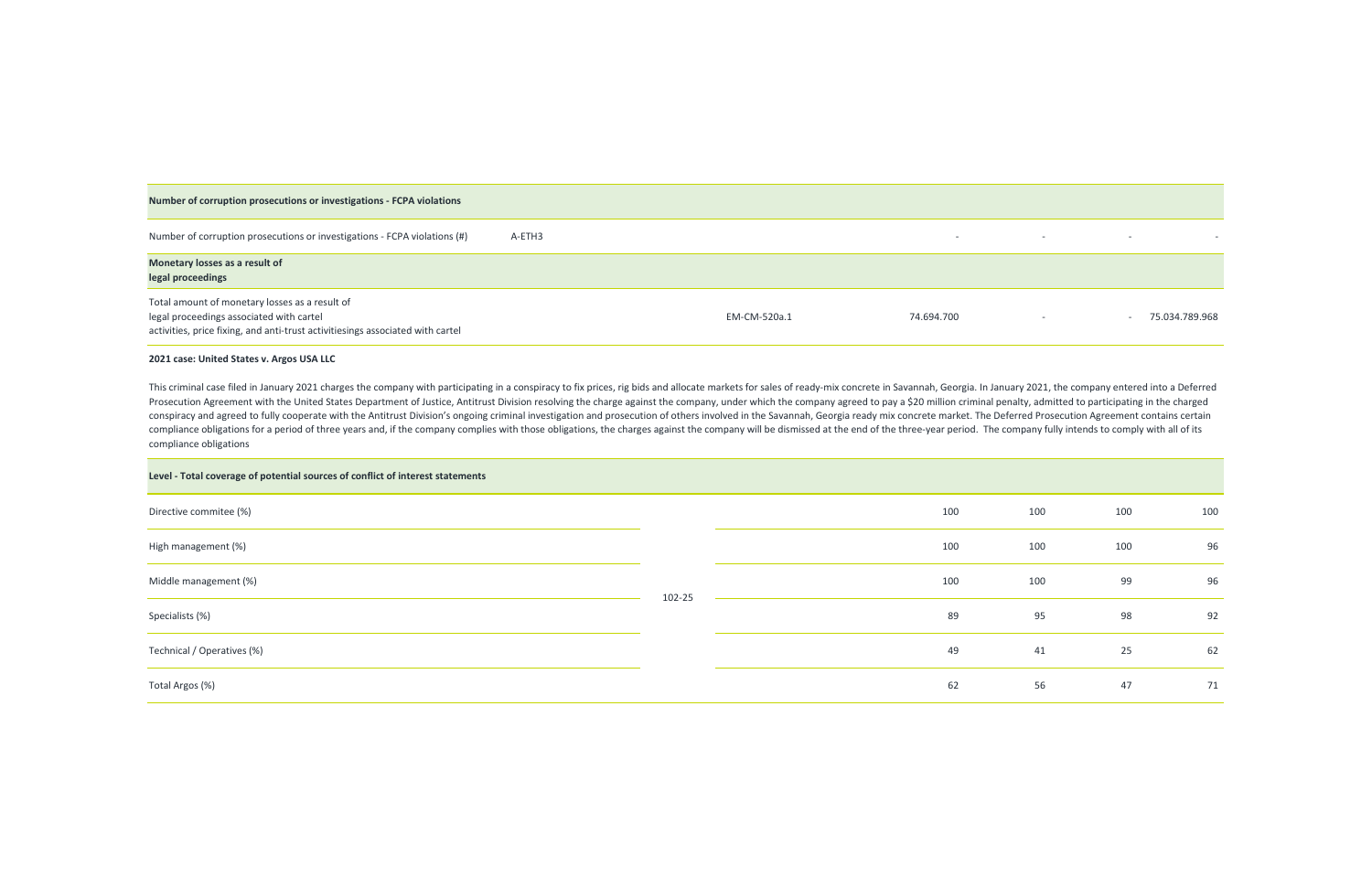| Number and percentage of operations assessed in terms of corruption and fraud related risks                                                                                                                                                                                                         |           |                          |                |                          |                          |
|-----------------------------------------------------------------------------------------------------------------------------------------------------------------------------------------------------------------------------------------------------------------------------------------------------|-----------|--------------------------|----------------|--------------------------|--------------------------|
| Total number of operations (#)                                                                                                                                                                                                                                                                      |           | 14                       | 14             | 14                       | 14                       |
| Number of operations assessed in terms of corruption risks (#)                                                                                                                                                                                                                                      | $205-1$   | 5                        | 12             | 12                       | 12                       |
| Percentage of operations assessed (%)                                                                                                                                                                                                                                                               |           | 36                       | 86             | 86                       | 86                       |
| SIGNIFICANT CORRUPTION AND FRAUD RISKS IDENTIFIED IN THE REPORTING PERIOD:<br>* Irregularities in purchasing processes or contracting of suppliers<br>* Request or receipt of gifts to obtain in due benefits<br>* Appropiation of company assets<br>* Improper management of conflicts of interest |           |                          |                |                          |                          |
| Training and communication on the organization's policies and procedures to fight against fraud, corruption                                                                                                                                                                                         |           |                          |                |                          |                          |
| Presidents and Vice Presidents (#)                                                                                                                                                                                                                                                                  |           | 10                       | $\overline{7}$ | $\overline{7}$           | $\overline{7}$           |
| Employees (#)                                                                                                                                                                                                                                                                                       |           | 5.621                    | 5.134          | 4.400                    | 5.375                    |
| Suppliers (#)                                                                                                                                                                                                                                                                                       | $205 - 2$ | 140                      | 3.058          | 2.435                    | 3.535                    |
| Communities (#)                                                                                                                                                                                                                                                                                     |           | $\overline{\phantom{a}}$ |                | $\overline{\phantom{a}}$ | $\overline{\phantom{a}}$ |
| Total Argos (#)                                                                                                                                                                                                                                                                                     |           | 5.771                    | 8.199          | 6.842                    | 8.917                    |
| Level - Total annual conduct training coverage                                                                                                                                                                                                                                                      |           |                          |                |                          |                          |
| Directive commitee (%)                                                                                                                                                                                                                                                                              |           | 100                      | 100            | 100                      | 100                      |
| Directive commitee (%)                                                                                                                                                                                                                                                                              |           | 100                      | 100            | 100                      | 99                       |
| Middle management (%)                                                                                                                                                                                                                                                                               |           | 100                      | 100            | 99                       | 98                       |
| Specialist (%)                                                                                                                                                                                                                                                                                      |           | 94                       | 96             | 99                       | 94                       |
| Technical / Operatives (%)                                                                                                                                                                                                                                                                          |           | 59                       | 50             | $40\,$                   | 63                       |
| Total Argos (%)                                                                                                                                                                                                                                                                                     |           | 66                       | 64             | 58                       | 72                       |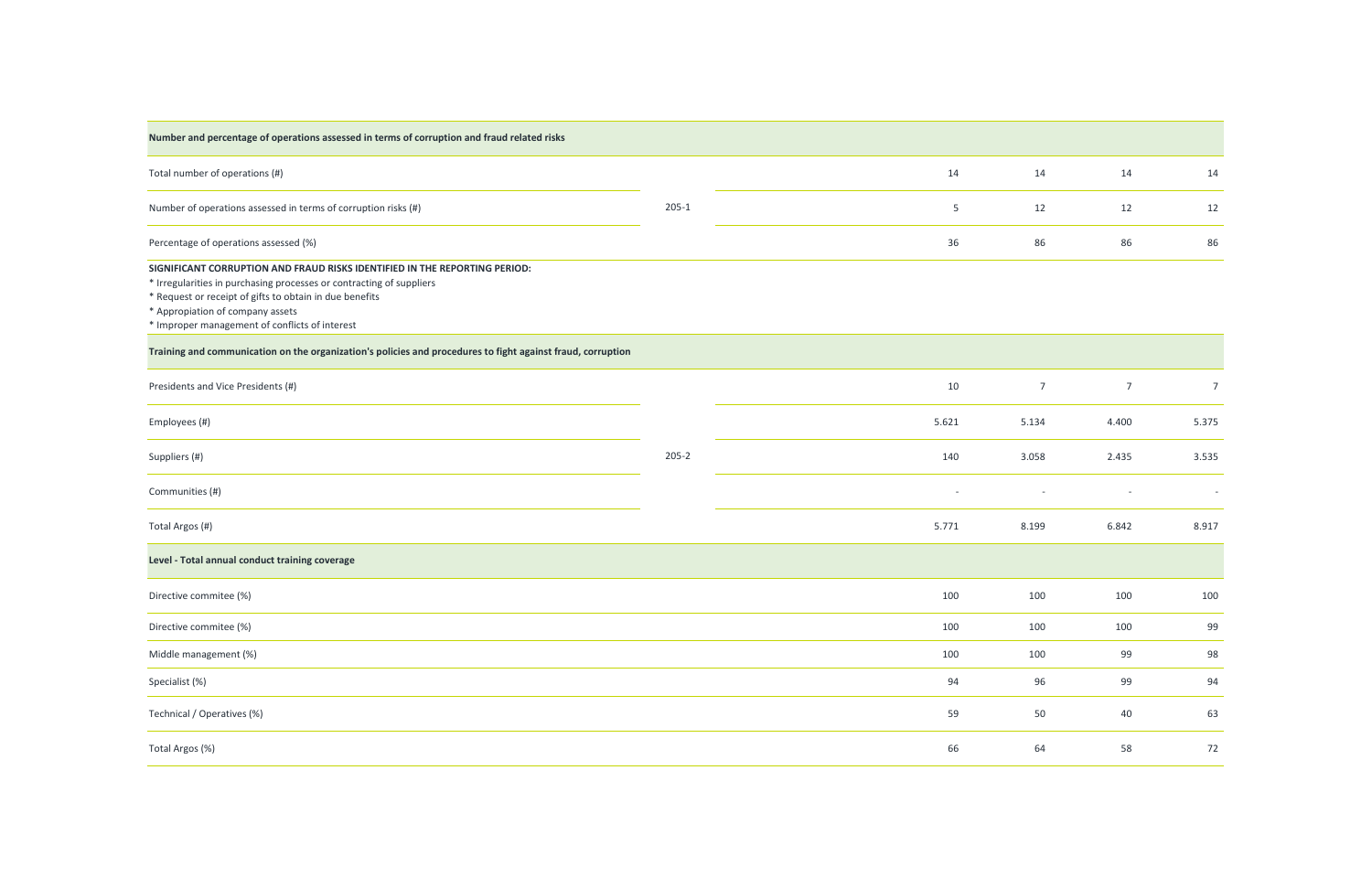| Members of the highest governance body that have been informed and trained on issues related to corruption, fraud, asset laundering and financing terrorism |           |                                                                                                                                                   |                                                                 |                |                |     |  |  |
|-------------------------------------------------------------------------------------------------------------------------------------------------------------|-----------|---------------------------------------------------------------------------------------------------------------------------------------------------|-----------------------------------------------------------------|----------------|----------------|-----|--|--|
| Total number of Board Members                                                                                                                               |           |                                                                                                                                                   | $\overline{7}$                                                  | $\overline{7}$ | $\overline{7}$ |     |  |  |
| Number of members of the highest governance body that have been<br>informed and trained                                                                     | $205 - 2$ |                                                                                                                                                   | $\overline{7}$                                                  | $\overline{7}$ | 7              | 7   |  |  |
| Percentage of members of the highest governance body that have been<br>informed and trained                                                                 |           |                                                                                                                                                   | 100                                                             | 100            | 100            | 100 |  |  |
| <b>Confirmed incidents of corruption</b>                                                                                                                    |           |                                                                                                                                                   |                                                                 |                |                |     |  |  |
| Number of confirmed incidents of corruption (#)                                                                                                             | $205 - 3$ | 1.4.6                                                                                                                                             | $2^{\circ}$                                                     | 10             | 11             | 8   |  |  |
| <b>Incidents</b>                                                                                                                                            |           | <b>Actions taken</b>                                                                                                                              |                                                                 |                |                |     |  |  |
| Improper management of conflicts of interest with a company supplier                                                                                        |           | Formal attention call to the collaborator and termination of contractual relations with the reported supplier                                     |                                                                 |                |                |     |  |  |
| Alerts of irregularities in contracting and purchases.                                                                                                      |           | Draw employees attention                                                                                                                          |                                                                 |                |                |     |  |  |
| Alleged illegal collection of money by an employee in the logistic and transport process                                                                    |           | Termination of the contractual relationship with the employee                                                                                     |                                                                 |                |                |     |  |  |
| Request for financing from an outlaw group associated with the unauthorized retention of vehicles affiliated with the company.                              |           | Presentation of a criminal complaint and report as a suspicious operation to the competent authorities.                                           |                                                                 |                |                |     |  |  |
| Omission of controls regarding the management of fixed assets                                                                                               |           | Draw employees attention                                                                                                                          |                                                                 |                |                |     |  |  |
| Alleged illegal collection of money by a contractor in the logistic and transport process                                                                   |           |                                                                                                                                                   | Termination of the contractual relationship with the contractor |                |                |     |  |  |
| Inadequate recording of reports in the information systems that does not reflect the reality of<br>the operation by some collaborators                      |           | Draw employees attention                                                                                                                          |                                                                 |                |                |     |  |  |
| Impersonation of the company by a contractor for the improper receipt of payments                                                                           |           | Removal of the position of the contractor assigned to the process and report presentation of a suspicious operation<br>to the competent authority |                                                                 |                |                |     |  |  |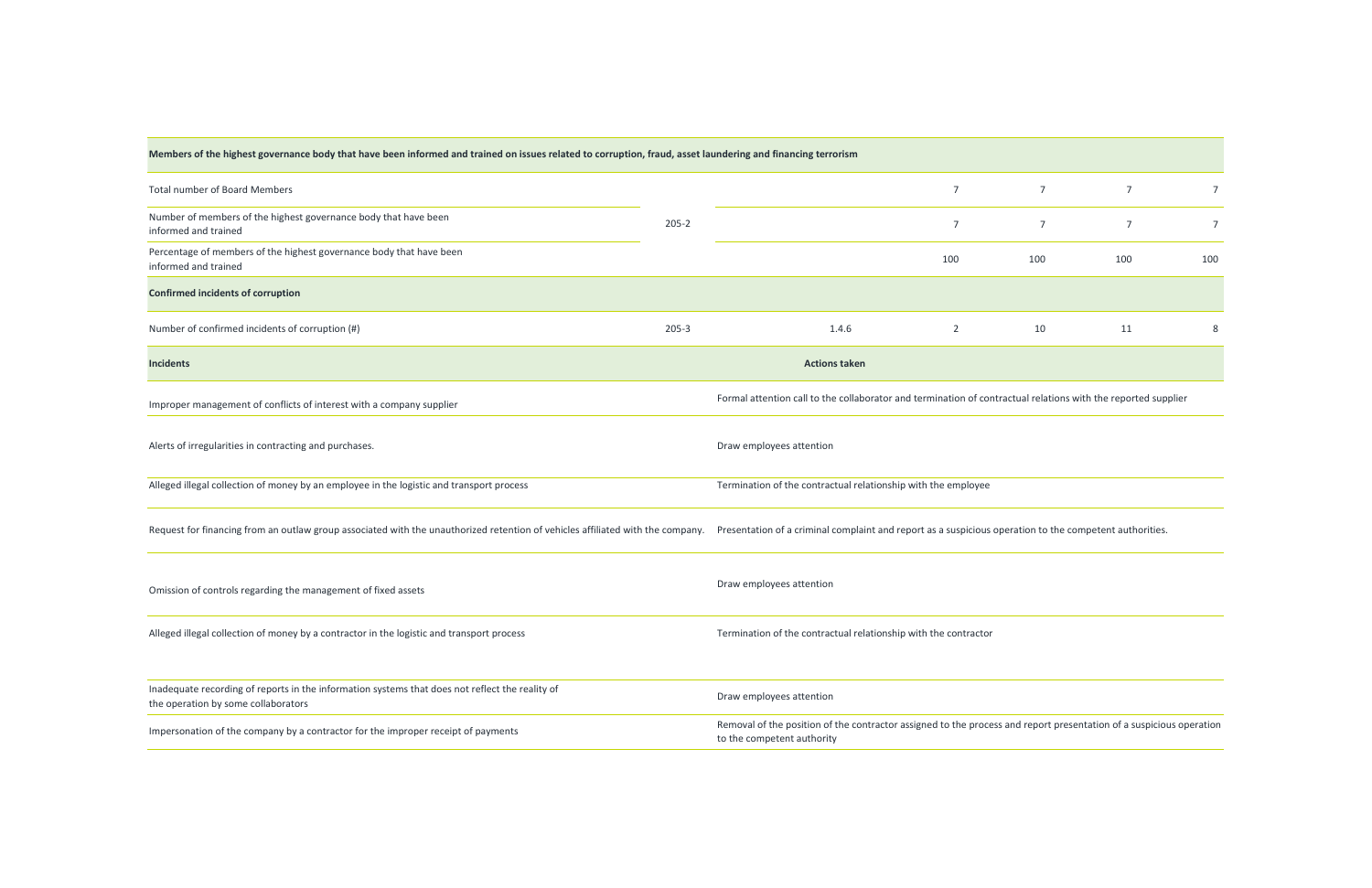| Legal actions for anti competitive behavior, anti-trust & monopoly practices |  |  |  |
|------------------------------------------------------------------------------|--|--|--|
|                                                                              |  |  |  |

This class action lawsuit filed in November 2017 on behalf of ready-mix concrete customers alleges that the company and other defendants engaged in price fixing, bid rigging and market allocation in Savannah, Georgia and C Carolina. Discovery in the case is currently stayed pending the disposition of a criminal case against others involved in the Savannah, Georgia ready mix concrete market.

#### **Number of legal actions pending or completed during the reporting period in which the organizations has been identified as a participant**

This lawsuit filed in July 2017 by a competitor alleges that the company and other defendants engaged in a conspiracy to exclude the plaintiffs from competing in the ready-mix concrete market and to fix the prices of cemen Georgia. This case has been administratively closed pending the disposition of a criminal case against others involved in the Savannah, Georgia ready mix concrete market.

#### **Legal action 1**: Pro Slab Inc. et al. v. Argos USA LLC et al.

This lawsuit filed in December 2020 by a competitor alleges that the company and other defendants engaged in a conspiracy to exclude the plaintiffs from competing in the Savannah, Georgia ready mix concrete market. In Apri voluntarily dismissed all claims with prejudice.

#### **Legal action 2:** Southeast Ready Mix, LLC et al. v. Argos North America Corp., et al.

This criminal case filed in January 2021 charges the company with participating in a conspiracy to fix prices, rig bids and allocate markets for sales of ready-mix concrete in Savannah, Georgia. In January 2021, the compan Prosecution Agreement with the United States Department of Justice, Antitrust Division resolving the charge against the company, under which the company agreed to pay a \$20 million criminal penalty, admitted to participati conspiracy and agreed to fully cooperate with the Antitrust Division's ongoing criminal investigation and prosecution of others involved in the Savannah, Georgia ready mix concrete market. The Deferred Prosecution Agreemen compliance obligations for a period of three years and, if the company complies with those obligations, the charges against the company will be dismissed at the end of the three-year period. The company fully intends to co compliance obligations.

| Non-compliance with environmental and social regulations                              |                  |                          |               |               |                          |
|---------------------------------------------------------------------------------------|------------------|--------------------------|---------------|---------------|--------------------------|
| Cases brought through dispute resolution mechanisms (#)                               |                  | $\overline{\phantom{a}}$ |               |               | $\overline{\phantom{a}}$ |
|                                                                                       |                  |                          |               |               |                          |
| Total monetary value of significant fines (COP)                                       | $307-1$<br>419-1 | $\overline{\phantom{a}}$ |               |               |                          |
| Total number of non-monetary sanctions (#)                                            |                  | $\overline{\phantom{a}}$ |               |               | $\overline{\phantom{a}}$ |
| <b>Political contributions and other expenditures</b>                                 |                  |                          |               |               |                          |
| Lobbying, interest representation or similar (COP)                                    |                  | $\overline{\phantom{a}}$ | 7.349.862     |               |                          |
| Local, regional or national political campaigns / organizations / candidates<br>(COP) |                  | $\overline{\phantom{a}}$ | 98.496.300,00 | 27.016.405,00 | 37.472.400,00            |
| Trade associations or tax-exempt groups (e.g. think tanks) (COP)                      |                  | 1.421.060.161            | 8.356.847.026 | 9.826.548.582 | 15.767.170.373           |
| Other (e.g. spending related to ballot measures or referendums) (COP)                 | $415 - 1$        | $\overline{\phantom{a}}$ |               |               | $\overline{\phantom{0}}$ |
| Data coverage (as % income) (COP)                                                     |                  | 100,00                   | 100,00        | 100,00        | 100,00                   |
| Total contributions and other spending (COP)                                          |                  | 1.421.060.161            | 8.462.693.188 | 9.853.564.987 | 15.804.642.773           |

| ٠ | ٠ |  |
|---|---|--|

#### **Legal action 3**: Premier Concrete LLC et al. v. Argos North America Corp. et al.

#### **Legal action 4:** United States v. Argos USA LLC